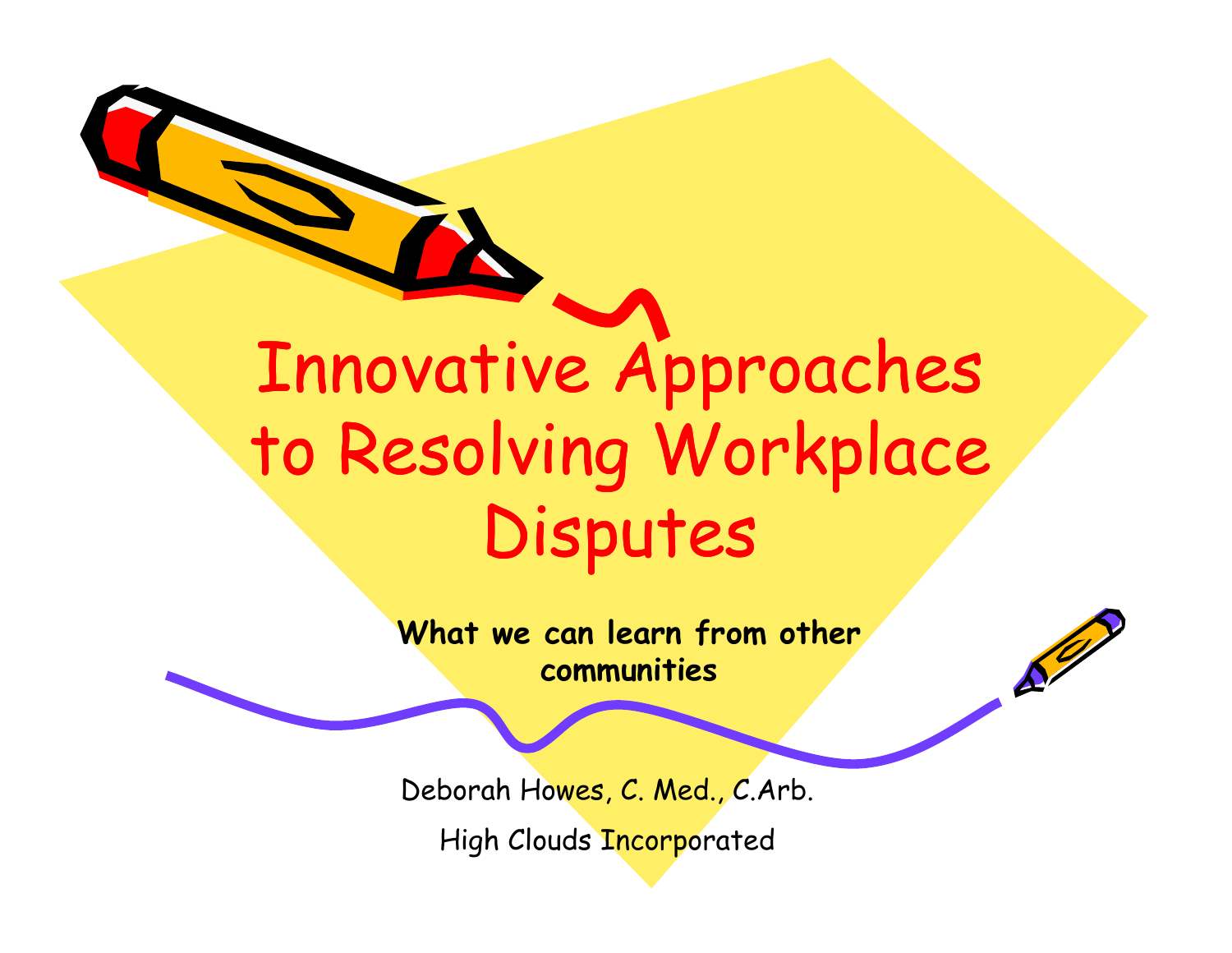# **Workplaces**

- •Business environments
- •Client centres
- •Economic operations
- •Living communities



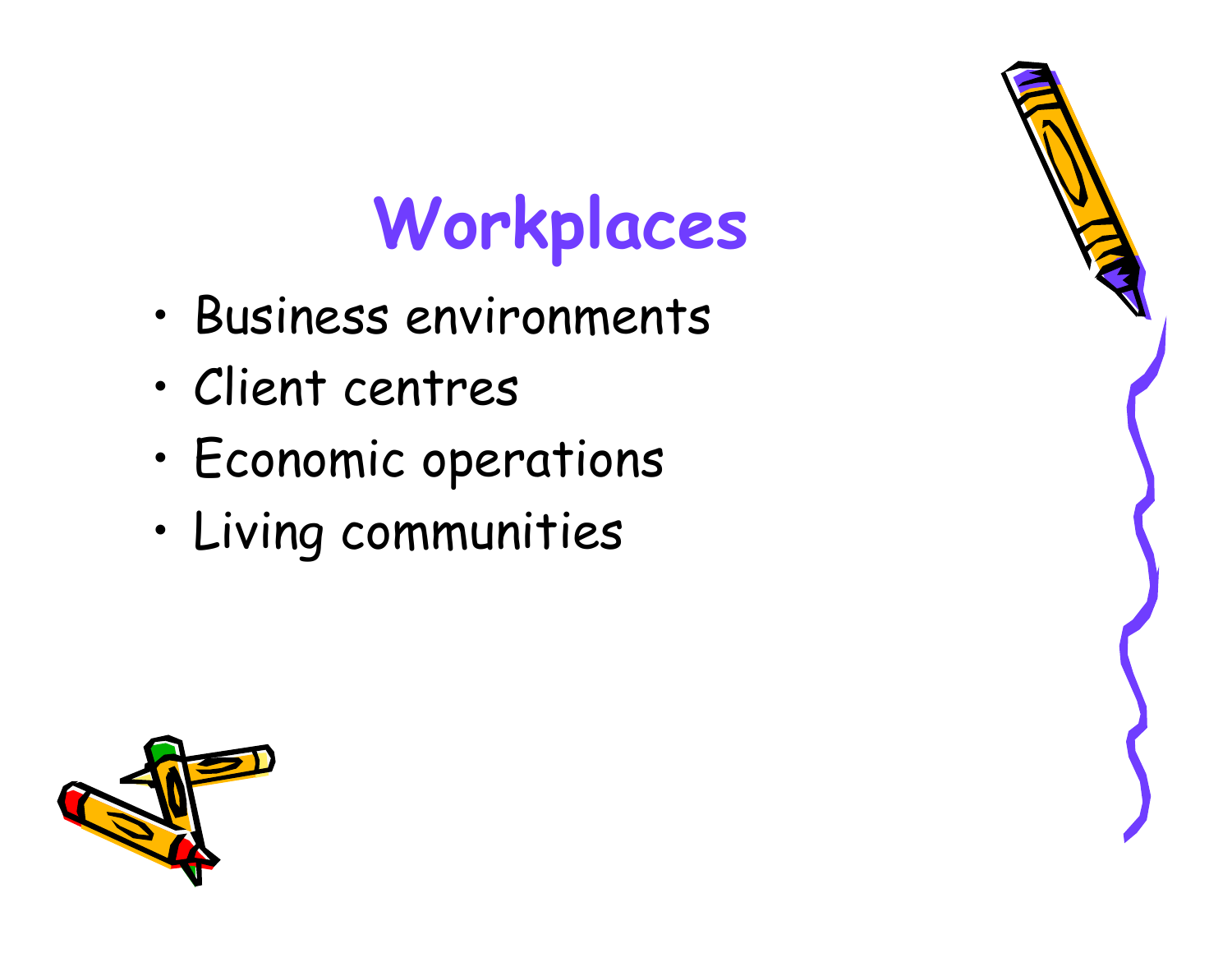#### **Similarities to Condominiums or Community Associations**

- • Businesses – with tangible and non-tangible assets
- • Fiduciary responsibilities – to owners and shareholders
- • Statutory and contractual obligations – full range of legislation, bylaws
- •Living communities – owners and tenants

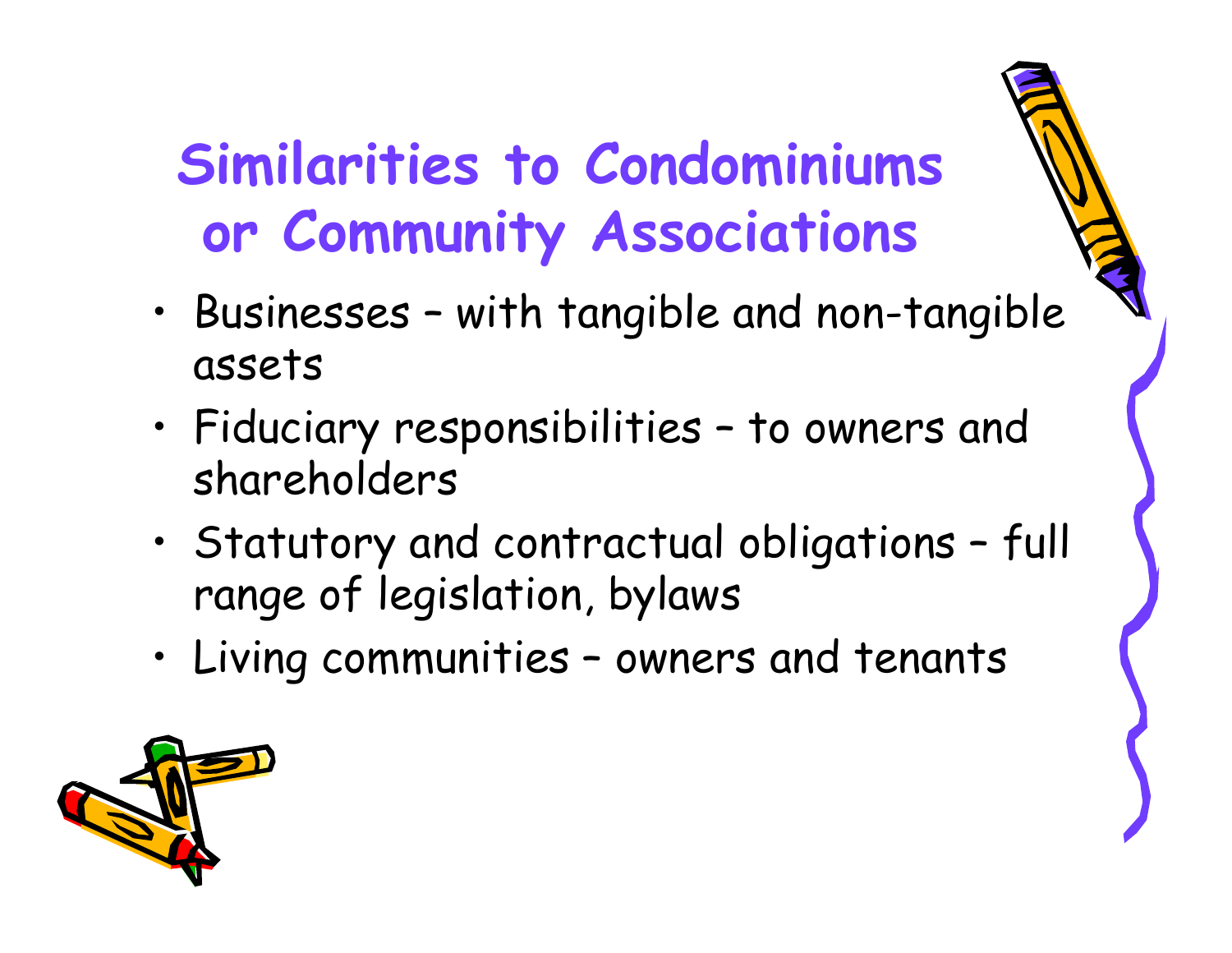## **Negotiation**

- •Employee to employee
- •Manager to employee
- •Company to union
- •Company to supplier / client



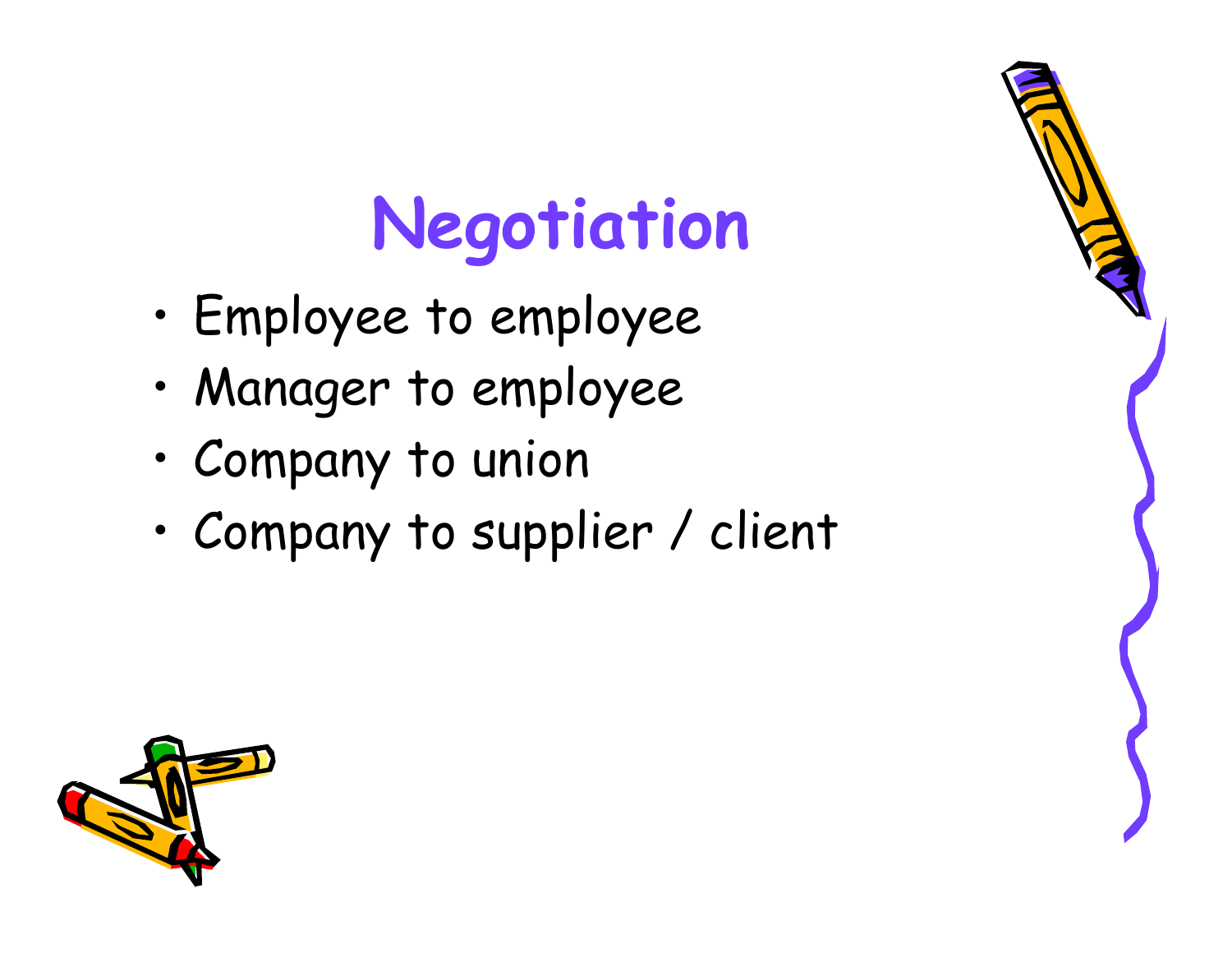# **Negotiation**

- •Personal skills
- •Training & mentoring
- •Corporate skills
- •Corporate approach to negotiating
- •External resources



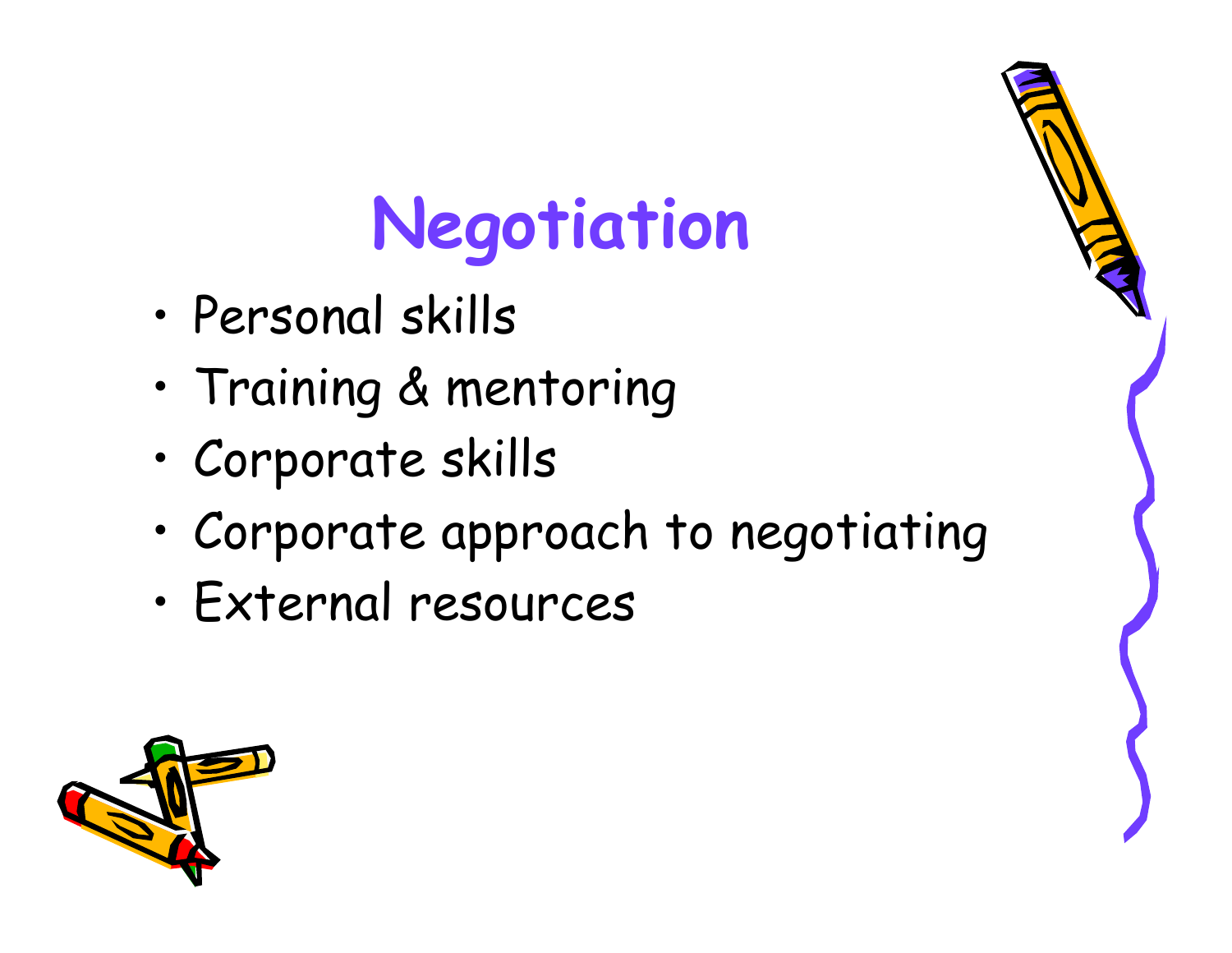## **Mediation**

- •Corporate approach
- •Internal resources – HR / Ombuds
- •External resources
- •Rosters
- • External services – mandatory and optional



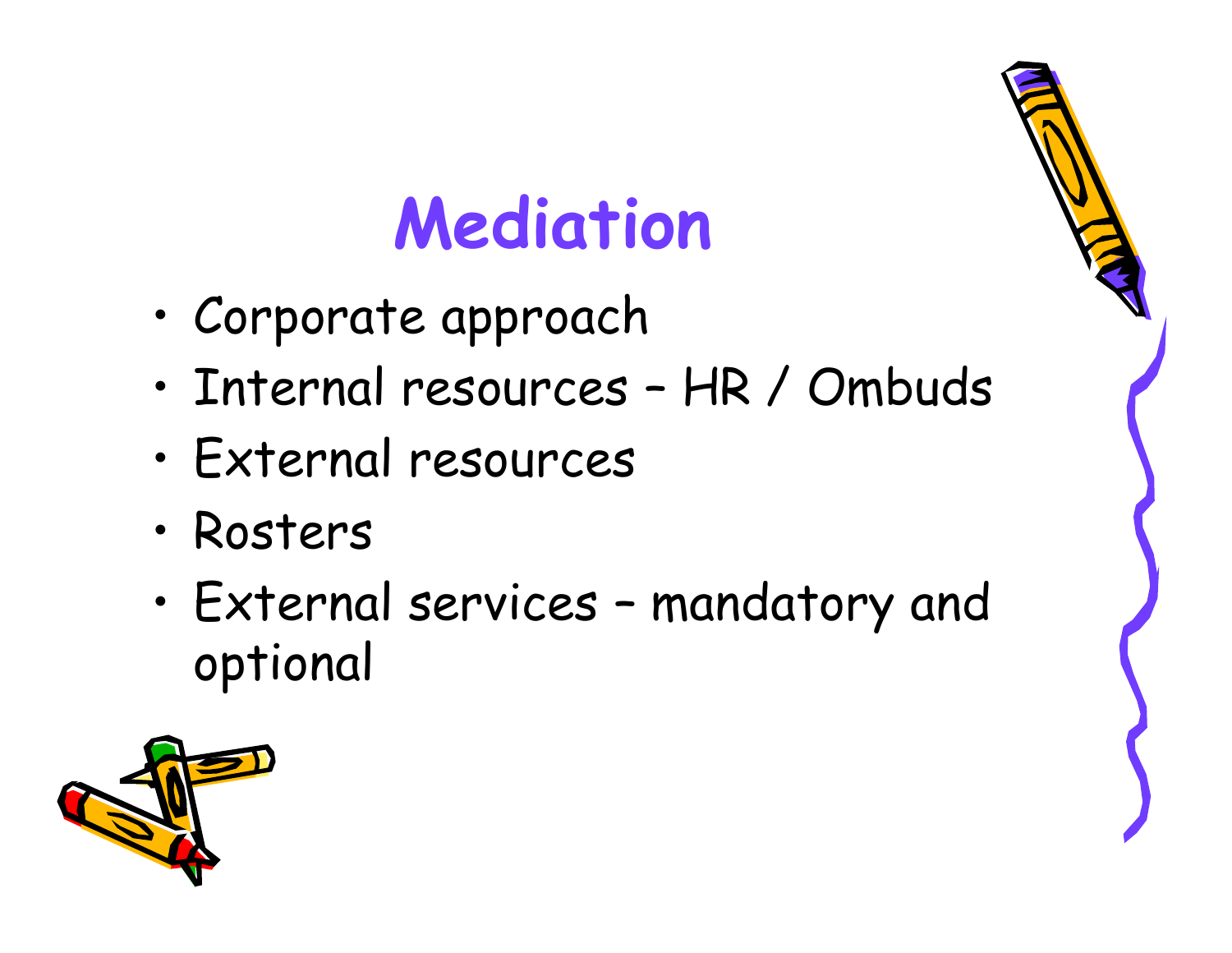#### **Facilitation**

- •Strategic planning & visioning
- •Team building
- •Workplace renewal
- •Project operation



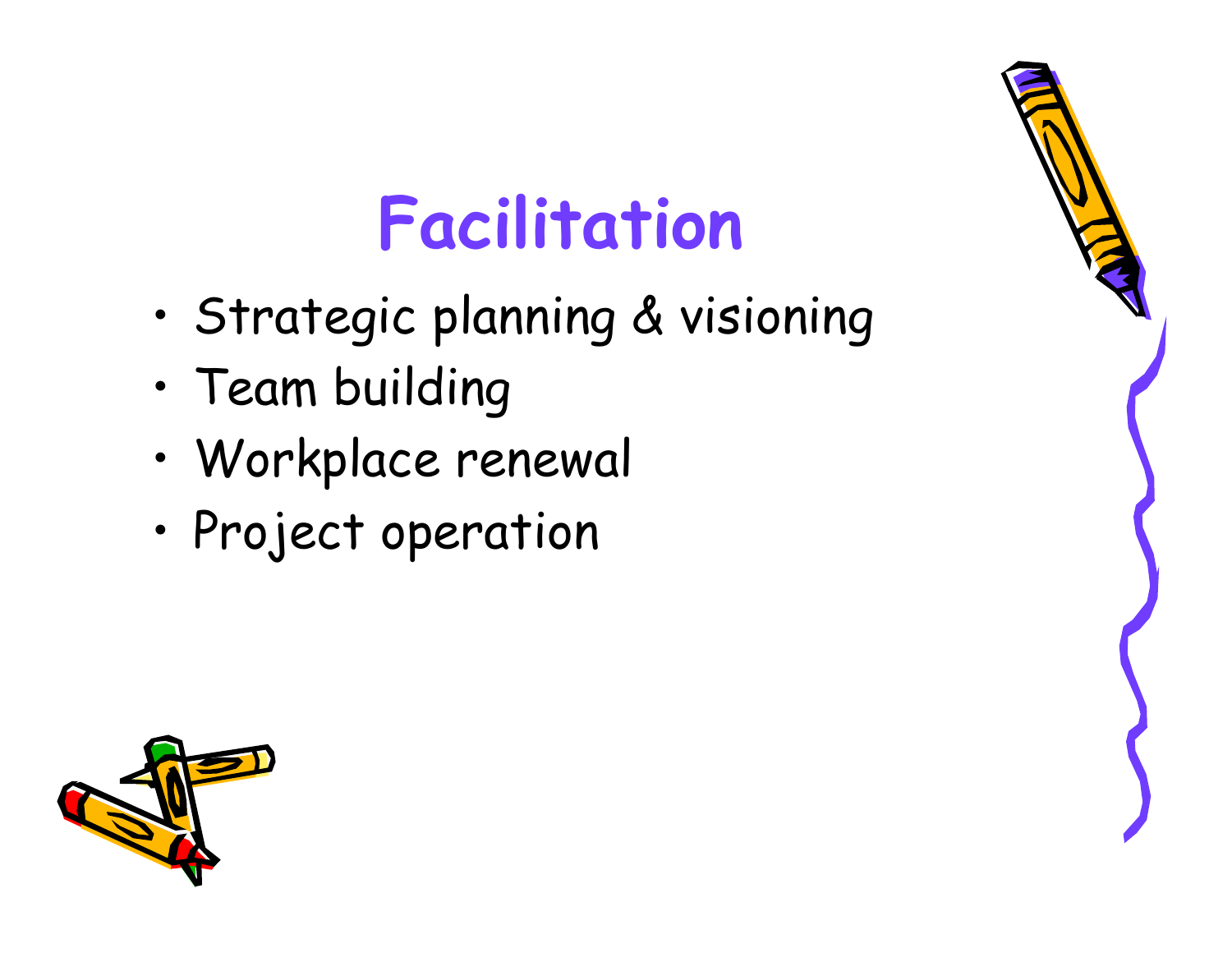#### **Arbitration**

- •Rights arbitration
- •Interest arbitration
- • Final offer / baseball / night baseball arbitration
- •Expedited / controlled arbitration
- •Neutral fact finding
- •Evaluation / assessment / appraisal

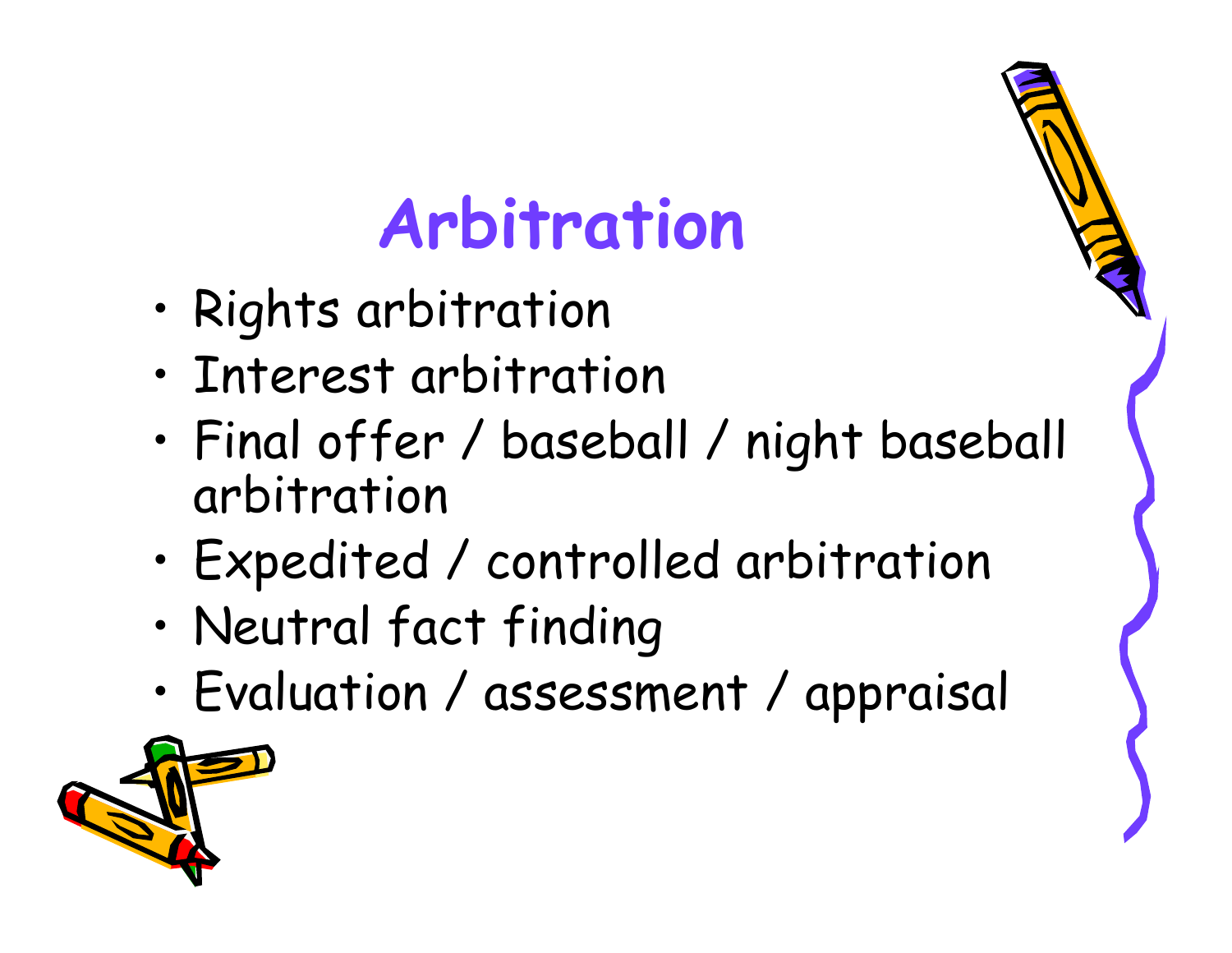### **Arbitration**

- •Internal resources / expertise
- •External resources / expertise
- •Training
- •Rosters



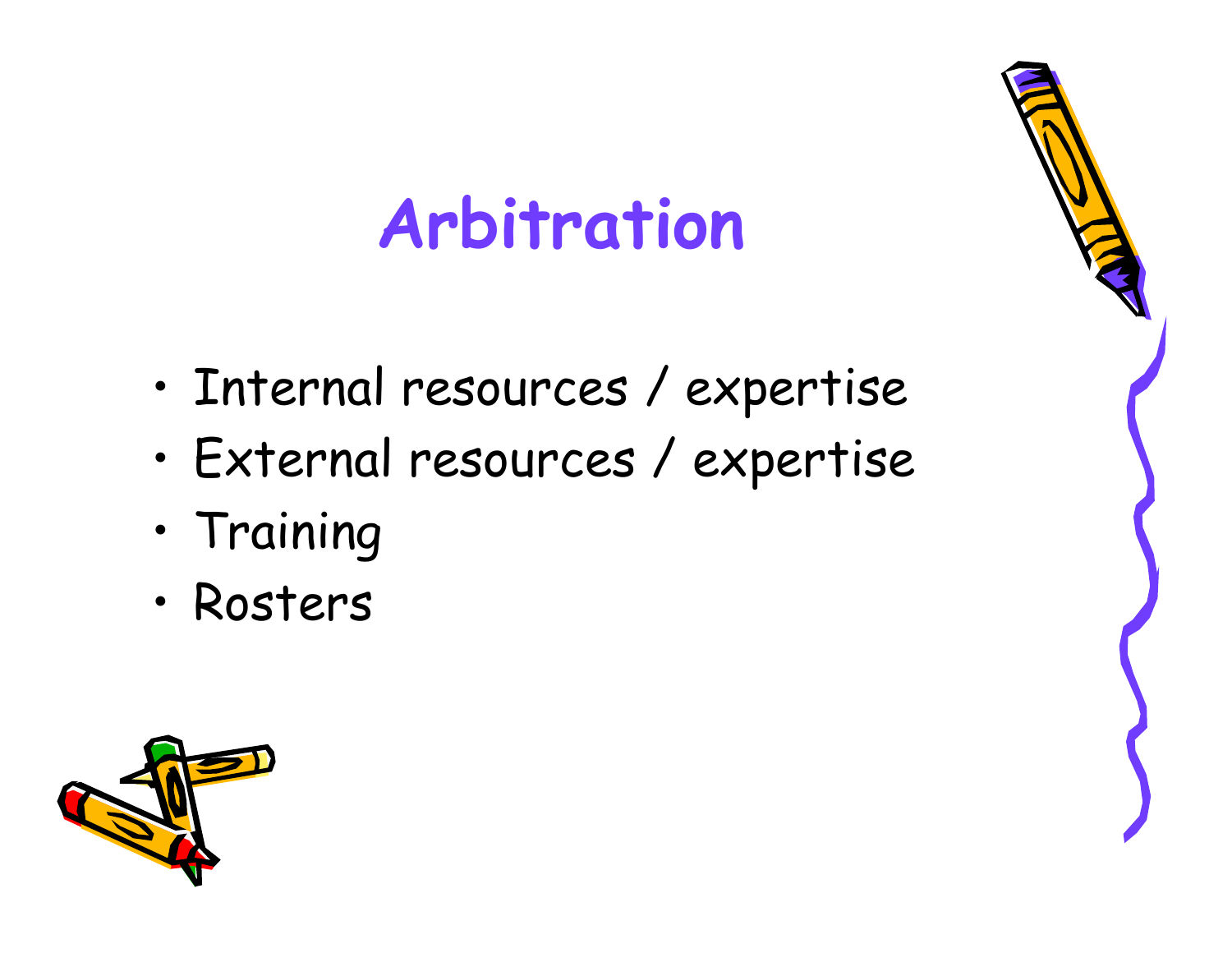## **Other Considerations**

- • Training costs / plans / availability / continuity
- •Contractual / policy provisions
- •Certainty and flexibility
- •Desirability
- •Time
- •Economic advantages